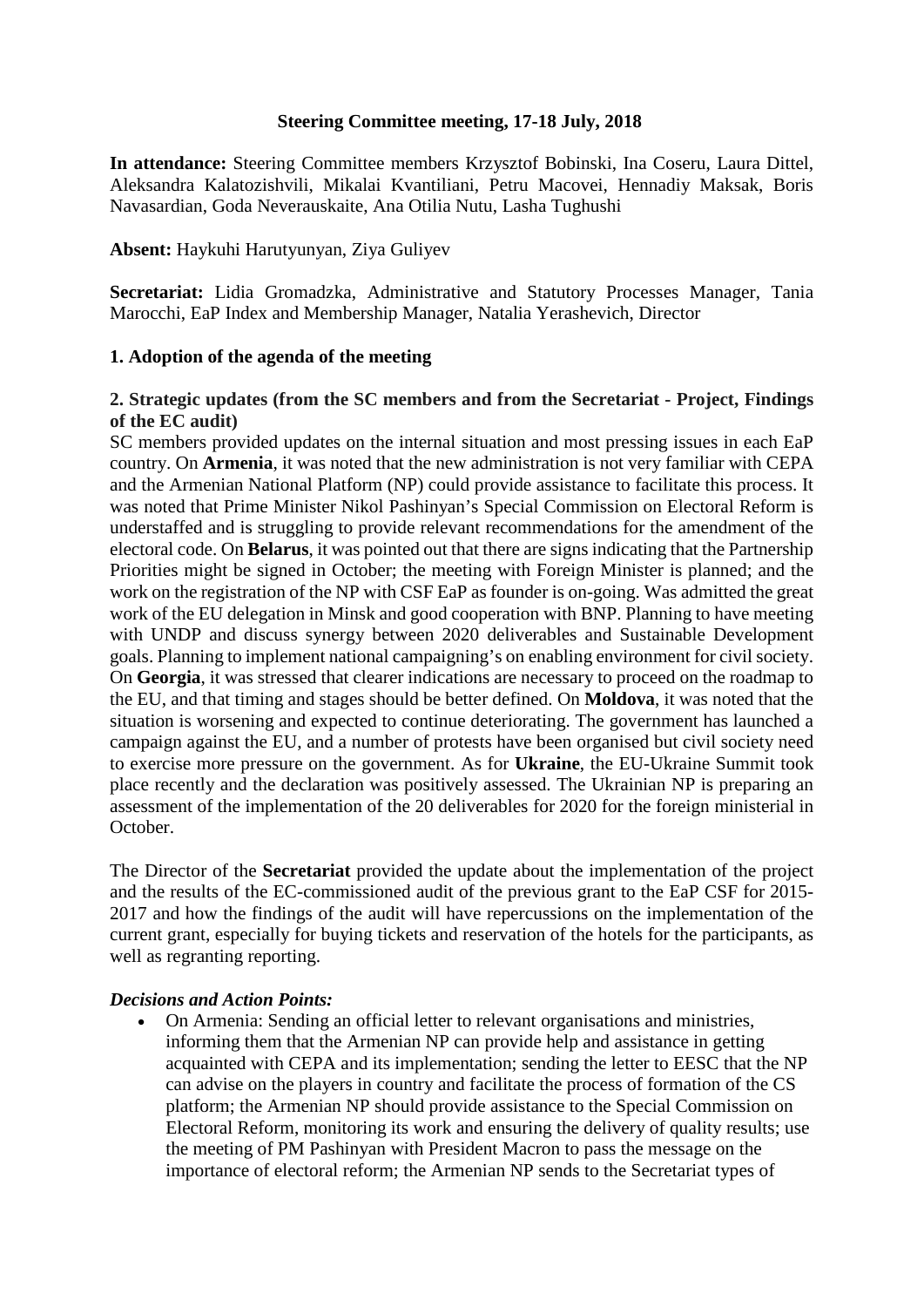activities that can be done in the second half of the year for the possible emergency support;

- On Georgia: possible statement of the SC directed at judiciary committee;
- On Moldova: the Moldovan NP should be recommended to start asking participants to meet in an emergency setting to cope with the current situation. The EU should be recommended to strengthen the work of the rule of law platform;
- For the Foreign Ministerial: The EaP CSF will do the assessment of the implementation of 20 deliverables for 2020. The Armenian and Ukrainian NPs can share the methodology used for their assessment.
- Secretariat will explore options for buying refundable tickets or insurance that will allow to recover most of the cost of the tickets in case of cancellations; explore the possibility of negotiating with hotels on possibility of recovering costs in case of cancellations; introduce clear indications for the attendees of the WG meetings, AA or other events organised by the CSF in which cases the costs will have to covered by the participants themselves; explore and use the list of legitimate reasons for trip cancellation; invoice the non-eligible expenses from the previous grant to the organisations of the participants and create a list of people and organisations who has not provided proper documentation for regranting or were no-shows for the EaP CSForganised events; if no reimbursement follows ensure that the members cannot benefit from the EaP CSF any more.

# **3. Meeting with Hanna Jahns, Cabinet of Commissioner Hahn on developments in the EaP**

SC members discussed the situation in each country with Hanna Jahns, focusing on the most pressing challenges.

#### **4. Selection of CSF participants for AA 2018 and finalising the list**

SC members discussed and finalized the lists of AA2018 delegates to be sent to the EC for approval. Goda Neverauskaite expressed concern about a minimal quota for WG5 participants and it was decided to discuss the matter at the next SC meeting.

#### **5. Meeting with Sinziana Poiana, DG NEAR**

SC members discussed several issues with Sinziana Poiana, including the upcoming internal reform and the place of the Forum under the reformed EaP architecture. Ms Poiana stressed the importance of connection to the constituencies and members' engagement, credibility of the EaP CSF, rotation of people in the lead of NPs and consultation with members before key decisions made by the SC. Ms Poiana can be contacted on the information about emergency funding. She also stressed the importance of the diversification of funding for the EaP CSF.

### **6. Update on the EaP Index**

SC members received an overview of the work behind the production of the 2017 edition of the EaP Index, including the methodology review, the redesign of the Index, its visibility as a product of the EaP CSF and plans for advocacy. The methodology review of the questionnaire followed last year's lessons learnt and included strengthening the sections on media, corruption, election and public administration. Work is ongoing to redesign the Index, strengthening the visualisation of the data through the use of an online, interactive tool that would allow readers to easily access the information. The Index will be fully hosted on the EaP CSF website to strengthen its visibility as a EaP CSF product and the design will follow the EaP CSF visual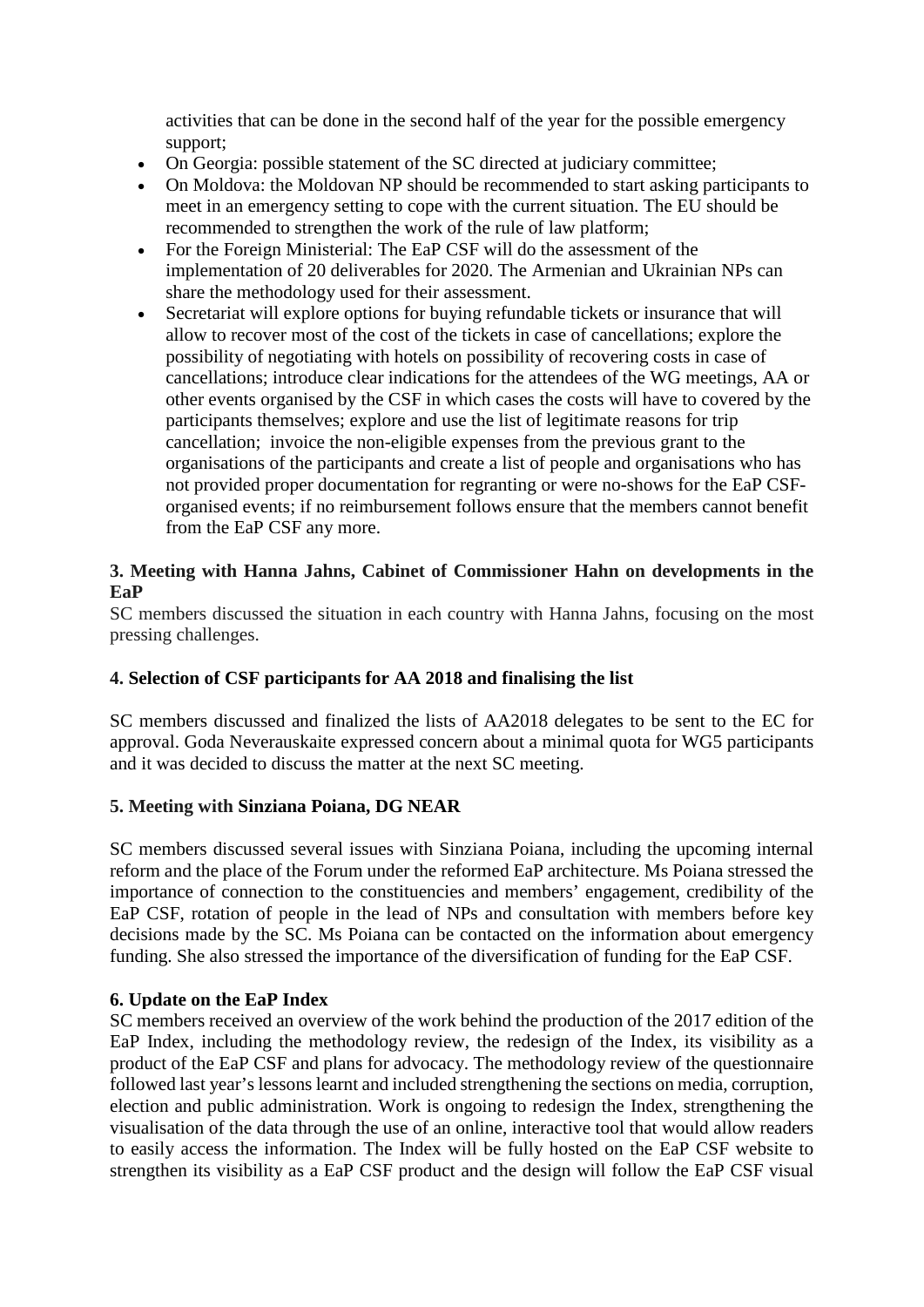identity. As for advocacy, Index data will be extrapolated to be used for EaP Platforms and Panels and the 2017 edition of the Index should be launched in each country in collaboration with the NPs. SC members expressed the wish for NPs to be more involved in the process.

# *Decisions and Action points:*

• As of next edition, the team of experts working on the Index will be communicated to the National Platforms at the beginning of the process

# **7. Annual Assembly (key themes, title, key sessions, high-level invitees, task force)**

The task force on AA has been formed and includes: Nikolai, Lasha, Alexandra, Krzysztof and Hennadyi, who will work with the Secretariat on shaping the agenda of the event. The major blocks of the agenda and the title have been discussed. Further discussions will continue online.

# **8. Discussion with Lawrence Meredith, Director, Neighbourhood East, Neighbourhood and Enlargement Negotiations, DG NEAR and Audrone Perskauskiene, Head of Division Eastern Partnership, Regional Cooperation and OSCE, EEAS: developments in the EaP, place of the EaP CSF in the EaP; Forum's strategic priorities**

SC members discussed several issues with Lawrence Meredith and Audrone Perskauskiene. Judicial reform and free and fair elections were identified as main priorities for action, likely to be included in the next agenda. It was recommended to strengthen ties and cooperation with the Western Balkans and EU Member States, as they can provide best practices and assistance in these areas. At the last FAC meeting, several ministers expressed their interest in having a high level event around May 2019 for the EaP 10th anniversary. The EaP CSF is welcome to contribute.

# *Action points*

- Possibility to contribute to the EaP 10th anniversary concept draft with comments to be sent by late August/ early September;
- Possibility to contribute to the Foreign Ministerial draft with comments to be sent by August 31st at the latest;

# **9. EaP CSF Internal reform**

The proposals of the consultants have been discussed and the following decisions have been taken:

- Moving to a 2-year cycle: Non-staggered option chosen
- Frequency of Assemblies and new EaP CSF calendar: keeping an AA-type event every year chosen
- Membership selection: by NP (option 1) starting the next cycle if NPs are ready; 8 for, 3 against
- Quotas ("new" new" old" new (=returning after a break)/returning): 30-30-40 and no "cooldown" period, chosen by a vote 6-5
- Steering Committee membership composition: option 2 chosen by a vote 10-0, 1 abstention
- SC members mandate: maximum 2 terms, applies to both organizations and persons: adopted by a vote 11-0
- Adopted transition scenario: the cycle starts with AA2018 in Tbilisi. There are no elections (except for arbitrage body) at the AA2018, and the current SC is functioning until WG and NP elections are done (April/May/June 2019). The new SC is meeting for the first time afterwards, by July 2019 the latest.
- Mandates of Delegates and SC members are starting to be counted as of AA2018 (from scratch)